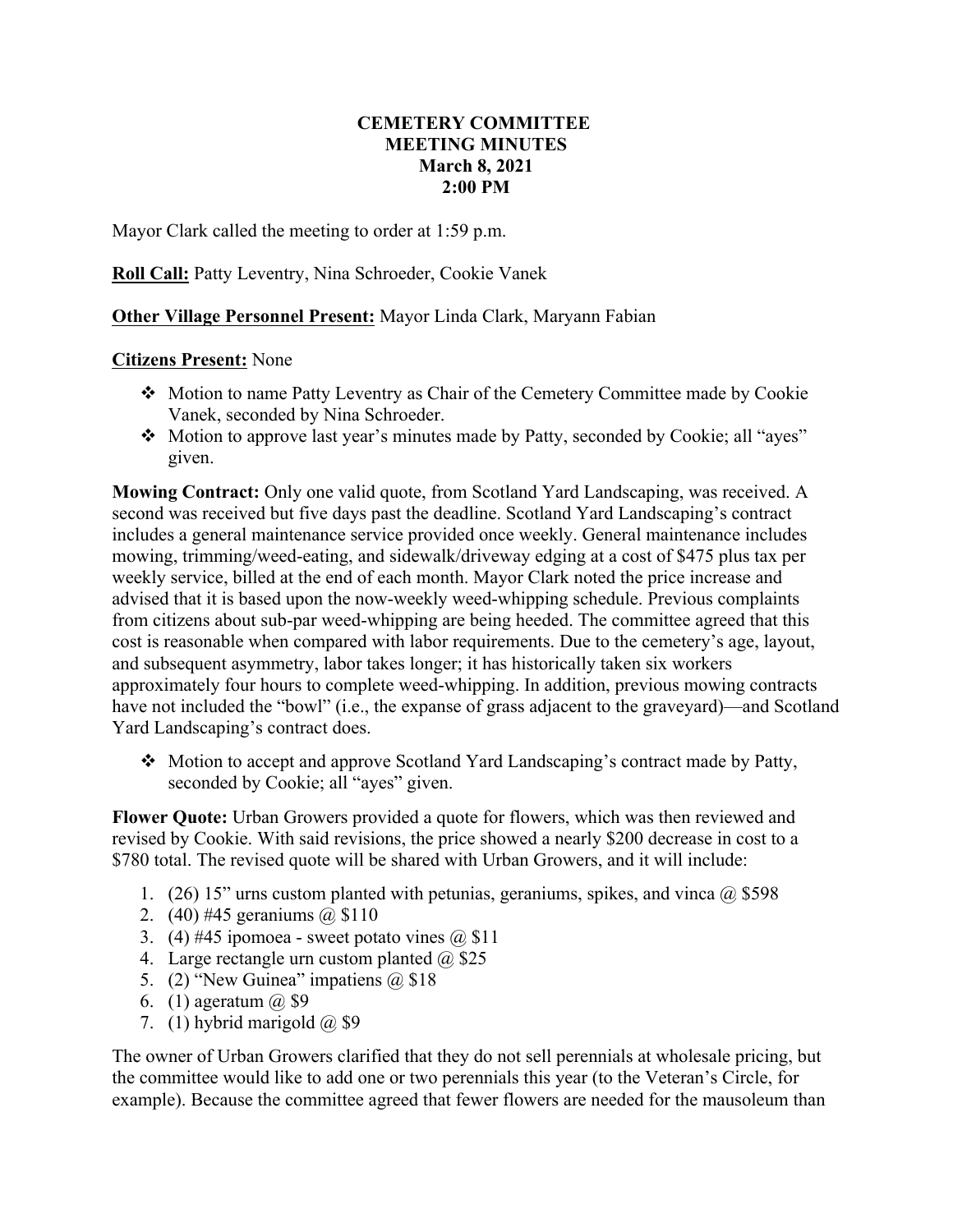have been ordered in years past, and because the quote has already been reduced by Cookie's revisions, the committee will proceed with purchasing perennials through Urban Growers at retail price, as the cost will be offset by the aforementioned savings. Possible perennial options include coral bells, achilleas (yarrow), and sedums, and Mayor Clark has requested pricing. Cookie notes that she has another retailer in mind in the event that Urban Growers does not have hybrid marigolds available; Urban Growers will be instructed to provide no substitution for this item.

\$50 worth of landscaping (including mulching and, per request, decidedly more flowers of greater variety than in previous years) will be dedicated to the Coit bed. This expense will be modified on the proposed expense submission to the Trust, per Mayor Clark.

The committee will discuss purchasing mums later in the season—for the mausoleum vases and to place by the Veteran's stone.

**Mulching:** Patty inquired whether the D.M.R.C. will facilitate a service-learning project for student-volunteers to help with mulching, as they have in years past. In addition to typical mulching (e.g., the mausoleum beds, the Veteran's Circle, and the Coit bed), the trees that line the South driveway will also be mulched this year. Cookie volunteers to mulch the beds. The Service Department will mulch along the trees. Mayor Clark will contact CYC Mulch to ask if they will donate mulch, and the committee estimates that 5-7 yards of mulch are needed.

## **Additional Service Needs and Maintenance Notes:**

- Cookie states that replacement watering cans are needed. The Mantua Lions Club provides these and will be contacted.
- The committee requests that the Service Department installs a hose extension for the spigot near the shed, as it is difficult to access, to use, and to turn off—so it often leaks. Per Maryann, several spigots leak.
- Per Mayor Clark: The cemetery will soon be metered by Portage County, so the Cemetery will incur a water bill.
	- o Although the water supply to the cemetery is currently shut off, it will be turned back on at the beginning of May. It will be turned off again at the end of October.
	- o Cookie has historically watered twice per week; Mayor Clark advises that the Service Department will also uphold this responsibility.
- The committee requests that the Service Department power-washes the two large box planters that straddle the main entranceway and the two benches in the Veteran's Circle. In addition, Cookie proposes that the benches be sealed instead of re-painted because the paint has not held up well and is chipping.
- The committee requests that the Service Department re-paints the (3) white crosses and the "U.S." placards in the ground in the upper circle.
- The committee would like to know what citizen Tom Aldridge's plans are for the Veteran's Circle. Patty will confer with Tom and advise him to contact the Mayor to discuss.
- Mayor Clark notes that a light gray trim will be added to the doorway of the mausoleum, where new doors were recently installed.